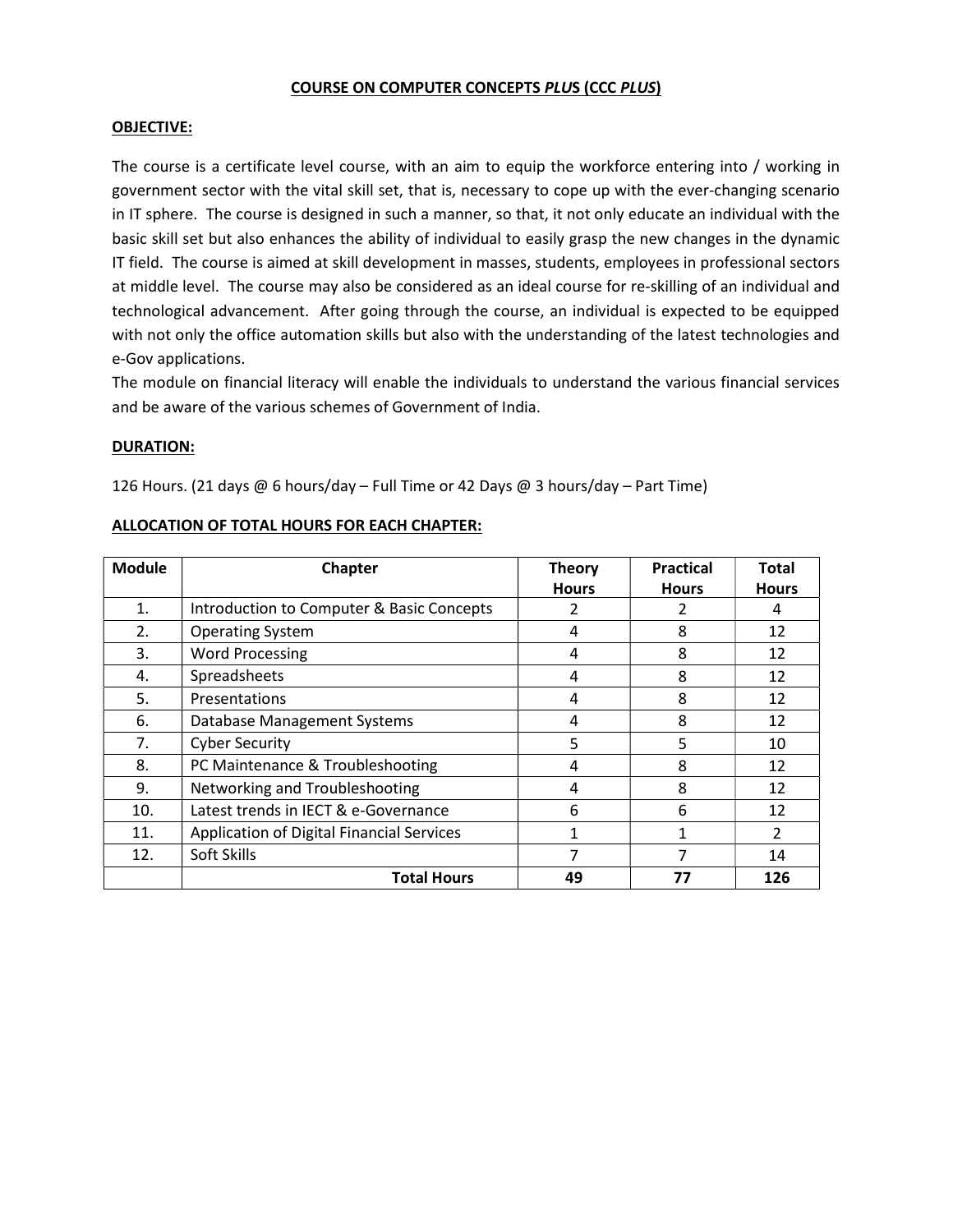#### Module1 – Introduction to Computer & Basic Concepts:

- What is Computer: Characteristics of Computer System, Basic Applications of Computer; Processing Unit, Keyboard, mouse and VDU, Other Input devices, Other Output devices, Computer Memory;
- $\triangleright$  Concept of Hardware and Software: Hardware, Software, Application Software, Systems software, Programming Languages; Representation of Data/Information; Concept of Data processing;

After completing this chapter, you will be able to understand computers, understanding its components and its applications.

Module 2 - Operating System:

- Basics of Operating System: Operating system, Basics of popular operating system (LINUX, WINDOWS);
- ▶ The User Interface: Task Bar, Icons, Start Menu, Running an Application;
- $\triangleright$  Operating System Simple Setting: Changing System Date And Time, Changing Display Properties, To Add Or Remove A Windows Component, Changing Mouse Properties, Adding and removing Printers;
- $\triangleright$  File and Directory Management: Types of files, What is a file, Naming conventions, File Extensions, File Pathway, Windows Explorer window, Viewing files, File property dialogue box, Explain file size (bytes, kilo, mega, giga,tera) and abbreviations used, Create a Folder, Move a file (multiple files)into a folder, Delete files and folders, Recovering deleted files, Renaming files, Searching for files, Creating and deleting shortcuts on desktop, How programs may save files in specific location by default. How to find where file is being saved;
- $\triangleright$  Desktop: exploring the desktop, cleaning the desktop;
- $\triangleright$  Keep Software updated: how to set automatic updates for windows operating system.

## After completing this chapter, you will be able to understand GUI Based operating systems and its components, file management.

Module 3 – Word Processing:

- $\triangleright$  Word Processing Basics: Opening Word Processing Package, Menu Bar, Using The Help, Using The Icons Below Menu Bar;
- $\triangleright$  Opening and closing Documents: Opening Documents, Save and Save as, Page Setup, Print Preview, Printing of Documents;
- $\triangleright$  Text Creation and manipulation: Document Creation, Editing Text, Text Selection, Cut, Copy and Paste, Spell check, Thesaurus;
- $\triangleright$  Formatting the Text: Font and Size selection, Alignment of Text, Paragraph Indenting, Bullets and Numbering, Changing case;
- $\triangleright$  Formatting a document: Set page margin, paragraphs and sections within a document, Adjust indents and hanging indents;
- $\triangleright$  Table Manipulation: Draw Table, Changing cell width and height, Alignment of Text in cell, Delete / Insertion of row and column Border and shading, Table Formula;
- $\triangleright$  Inserting Graphic Elements: Insert a clip art picture, insert symbols and special characters, adding a watermark; Using word art; adding a drop cap;
- $\triangleright$  Mail Merge: Using mail merge; printing mailing labels; merging for sending emails using outlook.
- $\triangleright$  Macros, Use of local language

#### After completing this chapter, you will be able to acquire skills in Word Processing Basics.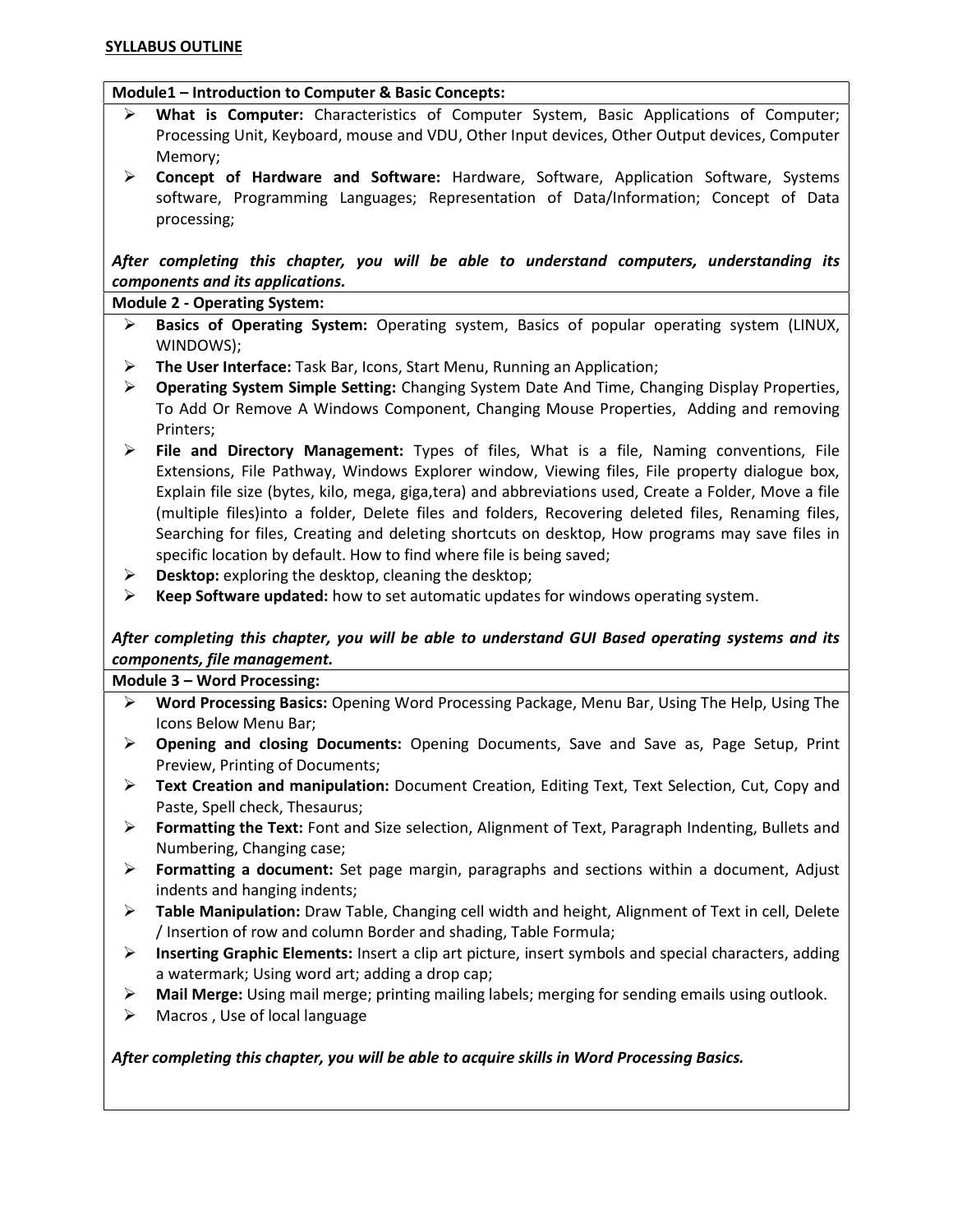Module 4 – Spreadsheet:

- Elements of Electronic Spread Sheet: Opening of Spread Sheet, Addressing of Cells, Printing of Spread Sheet, Saving Workbooks;
- $\triangleright$  Manipulation of Cells: Entering Text, Numbers and Dates, Creating Text, Number and Date Series, Editing Worksheet Data, Inserting and Deleting Rows, Column, Changing Cell Height and Width;
- $\triangleright$  Formulas and Function: Using Formulas, Function, basic mathematical operators, using AutoSum etc., using formulas with multiple cell references, finding the right function, relative and absolute cell references, fixing formula errors; Charts: learning about charts, creating charts; Working with graphics; Clip Art; SmartArt.

After completing this chapter, you will be able to acquire skills in creating spreadsheet and its features.

Module 5 – Presentation:

- $\triangleright$  Basic Concepts of presentation: Using PowerPoint, Opening A Power Point Presentation, Saving A Presentation;
- $\triangleright$  Creation of Presentation: Creating a Presentation Using a Template, Creating a Blank Presentation, Entering and Editing Text, Inserting And Deleting Slides in a Presentation;
- ▶ Preparation of Slides: Inserting Word Table or An Excel Worksheet, Adding Clip Art Pictures, Inserting Other Objects, Resizing and Scaling an Object;
- ▶ Presentation of Slides: Viewing A Presentation, Choosing a Set Up for Presentation, Printing Slides And Handouts;
- $\triangleright$  Slide Show: Running a Slide Show, Transition and Slide Timings, Automating a Slide Show.

After completing this chapter, you will be able to acquire skills in creating and developing a presentation and its features.

Module 6 – Database Management System:

- Introduction to the concepts of database management system; Creating a database;
- $\triangleright$  Creating a Table: Concepts of field, field types; entering data in a table, preview and print a table, changing row and column height; closing and opening of table, sorting of table, finding and replacing texts; using queries wizard; creating report from tables / queries from report wizard, modifying a report, printing of report; creating a form using wizard, entry in the forms; basic of formatting of forms and reports.

## After completing this chapter, you will be able to acquire skills in creating and developing forms, queries and reports

Module 7 – Cyber Security:

- $\triangleright$  Cyber Security: Basic concepts of threats, vulnerabilities, controls; risk; confidentiality, integrity, availability; security policies; security mechanisms; Data Security and protection: concept, creating strong passwords; how to stay safe when surfing on internet: "In private Browsing", identifying secure website, clear cookies;
- $\triangleright$  Know how to identify a secure web site: https, lock symbol; Security Considerations: Know about security threats from web sites like: viruses, worms, Trojan horses, spyware. Understand the term malware; Netiquettes;
- $\triangleright$  Netiquettes; Security Considerations: Be aware of the possibility of receiving fraudulent and unsolicited e-mail; phishing, Recognize attempted phishing;
- $\triangleright$  Basics of Software Licensing

Overview and understanding of IT Act 2000.

After completing this chapter student will be able to know about security features & vulnerabilities and will be able to secure its network from attacks.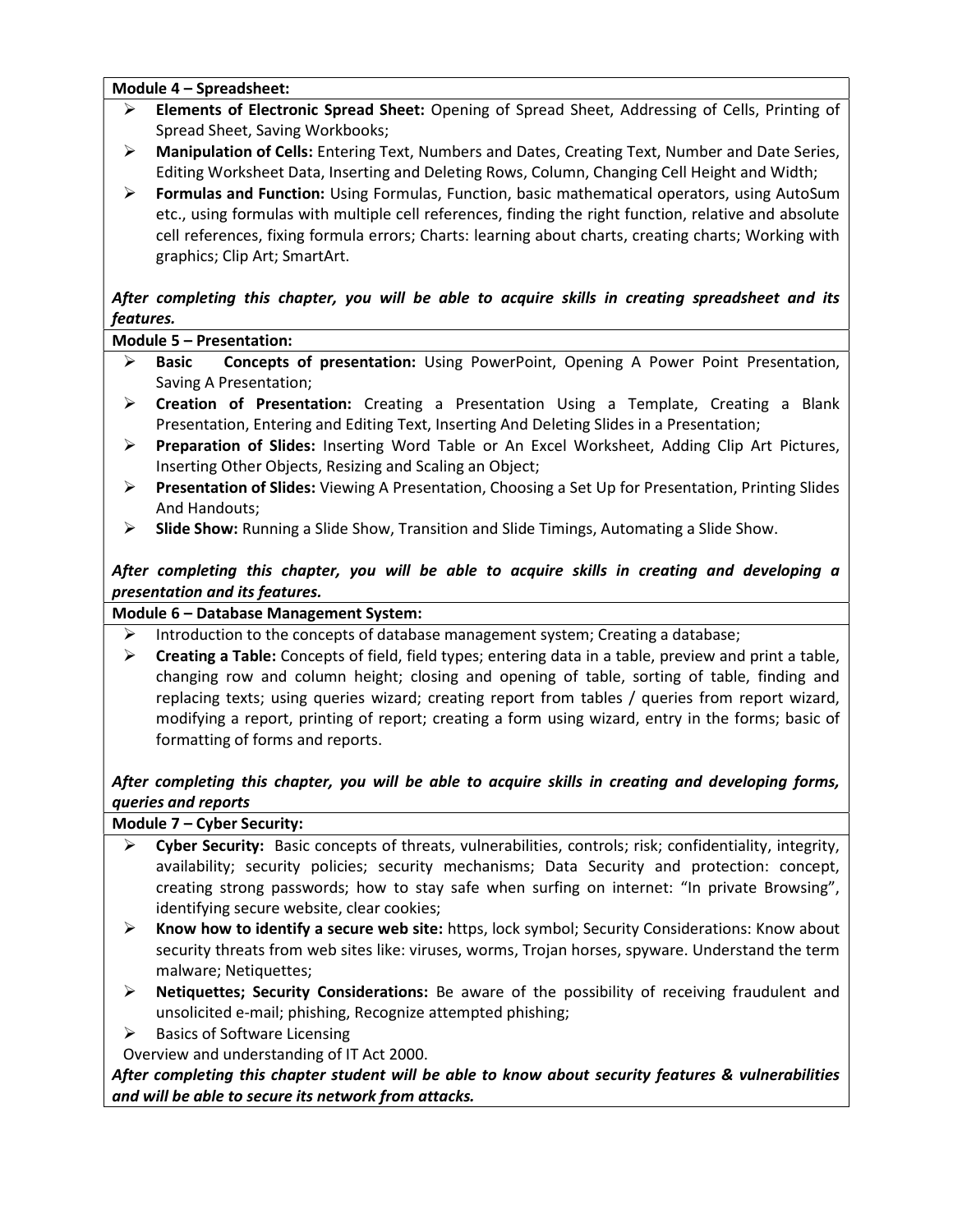## Module 8 - PC Maintenance, Security and Troubleshooting:

- Computer Maintenance and Security: Overview of Computer Maintenance and Security, Inbuilt PC Security, tools, Securing documents, Antivirus, Upgrading Operating System and Application software. security; Cleaning the monitor, keyboard, CPU;
- $\triangleright$  Deleting unnecessary programs and files: Disk cleanup, deleting toolbars; defrag hard drive;
- Computer Maintenance Programs: Ccleaner, myDefrag, Spinrite etc.;
- $\triangleright$  Basic troubleshooting: restart computer, checking cables, uninstalling a software, start windows in safe mode etc.

## This unit will introduce about maintenance and troubleshooting of PC. This unit will introduce some maintenance and some troubleshooting techniques to use if there is a problem.

### Module 9 – Networking & Troubleshooting:

- Basic of Computer Networks: LAN, WAN, Wi-Fi, Broadband, Bluetooth;
- $\triangleright$  Internet: Concept of Internet, Applications of Internet, Connecting to the Internet, Troubleshooting; WWW, TCP/IP, DNS, Search Engine; Key web browser features, Brief about switch, router, gateway;
- Various applications of Internet: e-mail, information gathering, retailing etc.;
- Methods of connecting to the Internet: Dial up, ISDN and broadband; Brief introduction to Internet addressing, Internet protocols (TCP/IP, FTP and HTTP);
- $\triangleright$  Define and understand the terms: Internet Service Provider (ISP), Uniform Resource Locator (URL), hyperlink;
- $\triangleright$  Overview of use of search engines and e-mail messages;
- $\triangleright$  Instant Messaging and Collaboration: Using Instant messaging, Instant messaging providers,
- $\triangleright$  Use of Social Networking Sites viz. Facebook, Twitter etc.; Introduction to the concepts of IPv4 and IPv6 networks;
- $\triangleright$  Network troubleshooting

# After completing this chapter, you will be able to understand world of internet, its advantage and understand the Internet as a powerful tool.

### Module 10 – Latest Trends in IECT & e-Governance:

- $\triangleright$  Applications of IECT: e-governance, Multimedia and Entertainment;
- $\triangleright$  Project Management using IT tools & related applications
- ▶ Introduction to Cloud Computing: What is cloud computing, Properties & Characteristics, Service models, Deployment models; Concepts of: IaaS (Infrastructure as a Service), PaaS (Platform as a Service), SaaS (Software as a service), DaaS (Desktop as a Service).
- $\triangleright$  Introduction to Mobile Computing, its components and characteristics.
- Digital signature: definition as per ITA 2000, how digital signature works; role of certifying authorities: Digital Certificates and their uses, Certifying Authority regulation in India, Obtaining a trial version of a Digital Certificate; legal aspect covering digital signatures in India; how to use digital signatures on electronic documents.
- e-Governance: Definition of e-Governance, Pillars of e-Governance, Infrastructure for e-Governance, Mission Mode Projects (At least 5), Familiarization with terminology like change management, processing engineering, Govt. Processing engineering and Governance, e-Governance project life cycle, electronically delivery of services, messaging system and case study of any 5 public utility portal related with the Department (especially, public grievance redressal system, RTI, Vigilance, Department working and financial inclusion, linkage with Aadhar etc.)